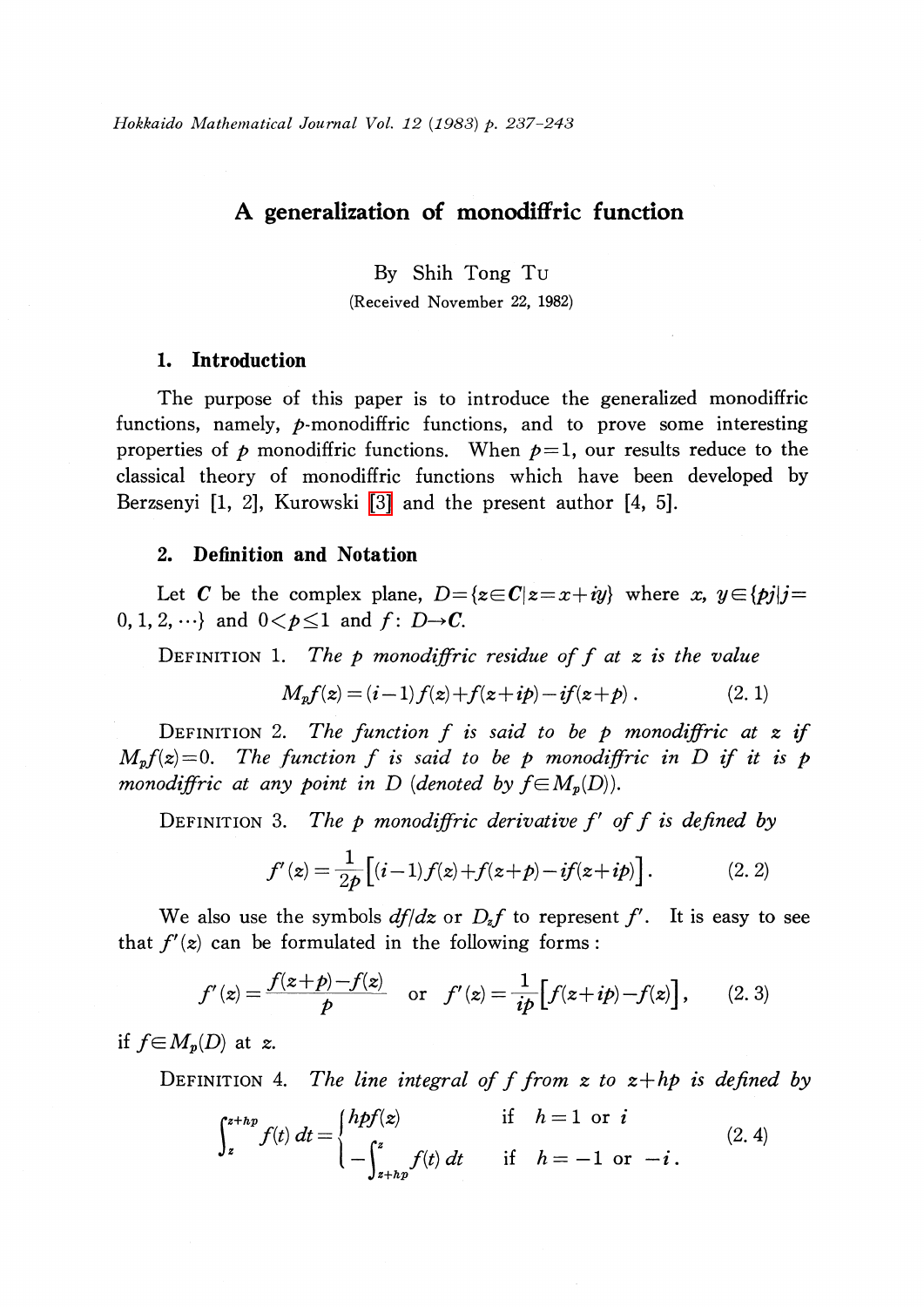238 S. T. Tu

More generally, if  $\Omega=\{a=z_{0}, z_{1},\dots, z_{n}=b\}$  is a discrete curve in D, then the line integral of f from a to be along  $\Omega$  is defined by

$$
\int_{a}^{b} f(t) dt = \int_{a}^{b} f(t) dt = \sum_{k=1}^{n} \int_{z_{k-1}}^{z_k} f(t) dt
$$
\n(2.5)

### 3. Property

The following properties follow directly from the above definitions.

PROPOSITION 1. The line integral  $\int_{a}^{b}f(t)dt$  is independent of path in D for every a,  $b \in D$ , if and only if,  $f \in M_{p}(D)$ .

PROPOSITION 2. If  $a \in D$  and f is p monodiffric in D, then the function F defined by  $F(z) = \int_{a}^{z} f(t) dt$  for  $z\in D$ , is also p monodiffric in D, and  $F'(z)=f(z)$  for  $z\in D$ .

PROPOSITION 3. If  $f \in M_{p}(D)$ , then  $\int_{a}^{b} f'(t) dt = f(b)-f(a)$ .

#### 4. The  $\bm{p}$  monodiffric exponential function

In [\[6\]](#page-6-1) Isaacs introduced the monodiffric exponential function  $E(z)$  =  $(1+a)^{x}(1+i a)^{y}$  for  $z=x+iy$  and  $a\in\mathbb{C}$ . We extend it to p monodiffric as follows: The p monodiffric exponential function  $e_{p}^{a,x}$  is defined by  $e_{p}^{a,x}=$  $(1+ap)^{j}(1+iap)^{k}$  for  $z=(j+ik)p$ , where j and k are integers. It is not difficult to prove the following results.

<span id="page-1-0"></span>PROPOSITION 4. (a)  $\frac{d^{n}}{d\sigma^{n}}e_{p}^{a,z}=a^{n}e_{p}^{a,z}$ , where  $\frac{d^{n}}{d\sigma^{n}}$  means n'th p monodiffric derivative,

(b) 
$$
\frac{d^n}{dz^n} e_p^{a,z} \in M_p(D) \text{ for } n = 0, 1, 2, \cdots. \qquad (4.1)
$$

THEOREM 1. The solution of the p monodiffric difference equation

$$
\frac{dF}{dz} - aF(z) = 0 \qquad with \quad F(0) = c
$$

is given by the p monodiffric function

$$
F(z) = ce_p^{a,z} \qquad for\ every\ z \in D,
$$

where c is an arbitrary constant. In general, we have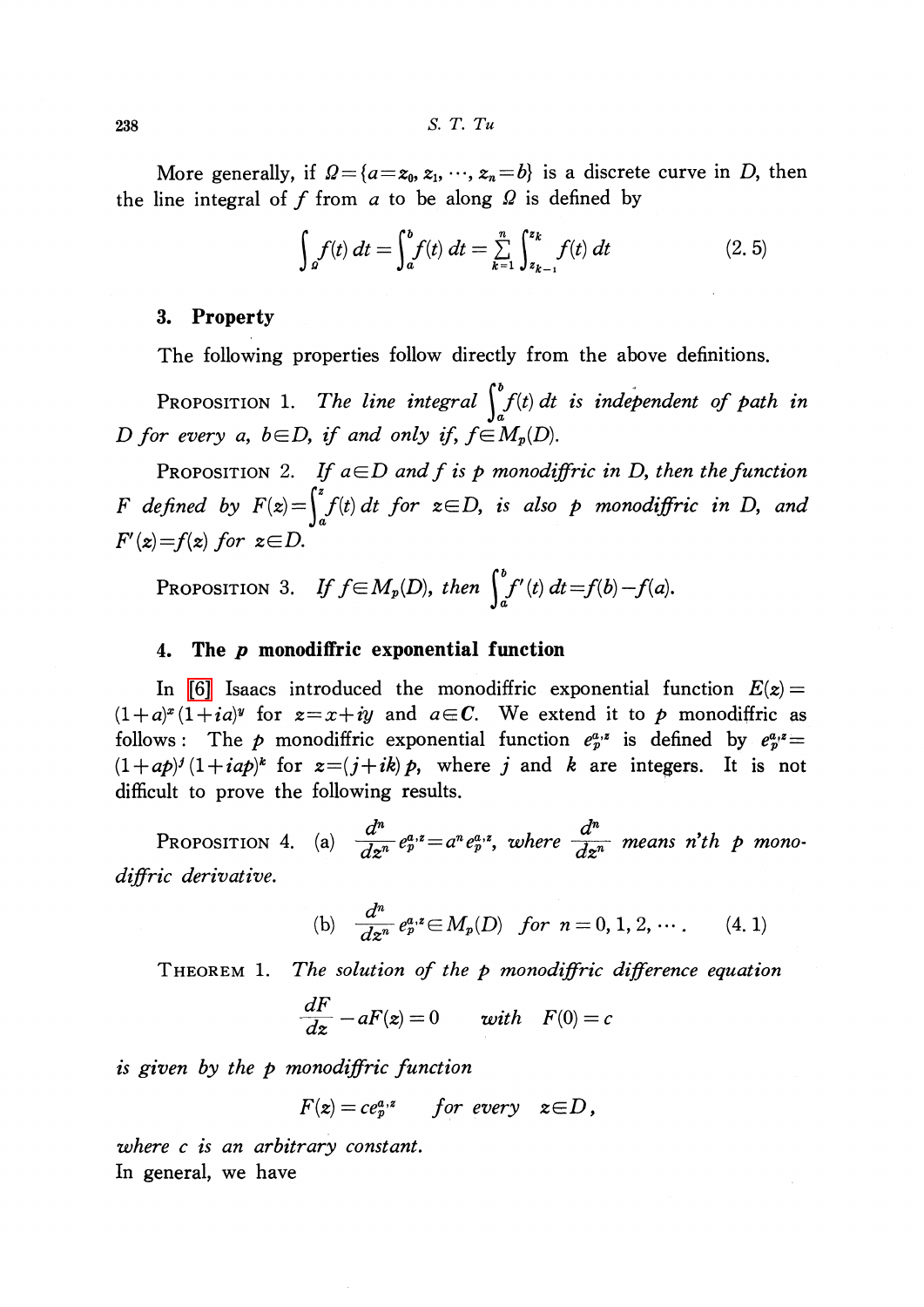<span id="page-2-0"></span>THEOREM 2. Let  $a_1, a_2, \ldots, a_{n}$  be distinct roots of

$$
a^{n} + c_{n-1}a^{n-1} + \dots + c_1a + c_0 = 0, \qquad (4.2)
$$

then the general solution to the n'th order  $p$  monodiffric linear homogeneous difference equation

$$
F^{(n)}(z) + c_{n-1}F^{(n-1)}(z) + \dots + c_nF'(z) + c_0F(z) = 0 \qquad (4.3)
$$

is  $F(z) = \sum_{k=1}^{n}B_{k}e_{p}^{a_{k},z}$ 

where the coefficients  $B_{k}$  (k=1, 2,  $\cdots$ , n) are arbitrary constants.

PROOF. Let  $F(z)=e_{p}^{a,z}$ . Then from [Proposition](#page-1-0) 4, we have

$$
(an+cn-1an-1+\cdots+c1a+c0) epa,z=0.
$$

Since,  $a_{1}$ ,  $a_{2}$ ,  $\cdots$ ,  $a_{n}$  are distinct roots of  $(4, 2)$ , we obtain that  $e_{p}^{a_{k},z}(k=1, 2, 3)$  $\ldots$ , *n*) is a solution of (4. 3). The general solution of (4. 3) is  $F(z) = \sum_{k=1}^{n}B_{k}e_{p}^{a_{k},z}$ where  $B_{k}$  (k=1, 2,  $\cdots$ , n) are arbitrary constants.

# 5. The  $\bm{p}$  monodiffric homogeneous difference equation of the  $\bm{n'}$ th order

In [\[4\],](#page-6-2) the author shown that the monodiffric homogeneous difference equation of the n'th order  $\sum_{k=0}^{n} (-1)^{k}C_{k}^{n}f(z+n-k)(1-a)^{k}=0$  has monodiffric general solution (In [\[4\],](#page-6-2) [Theorem](#page-2-0) 2, page 48). Now we want to generalize this result to  $p$  monodifiric equation. We begin with the following propositions :

PROPOSITION 5.

(a) 
$$
\frac{d}{da} e_p^{a,z} = (1+ap)^{j=1} (1+iap)^{k-1} \{z+ia(j+k) p^2\}
$$
  
for  $z = (j+ik) p$ , (5.1)

(b) 
$$
\frac{d}{da} e_p^{a,z} \in M_p(D)
$$
 (5.2)

where  $\frac{d}{da}e_{p}^{a,z}=\lim_{h\to a}\frac{e_{p}^{(a+h),z}-e_{p}^{a,z}}{h}$  for fixed point  $z\in D$ . A proof is given by a straightforward calculation.

<span id="page-2-1"></span>PROPOSITION 6. 
$$
F(z) = \frac{d}{da} e_p^{a,z}
$$
 is a solution of  
\n
$$
(D_z - a)^2 F(z) = 0.
$$
\n(5.3)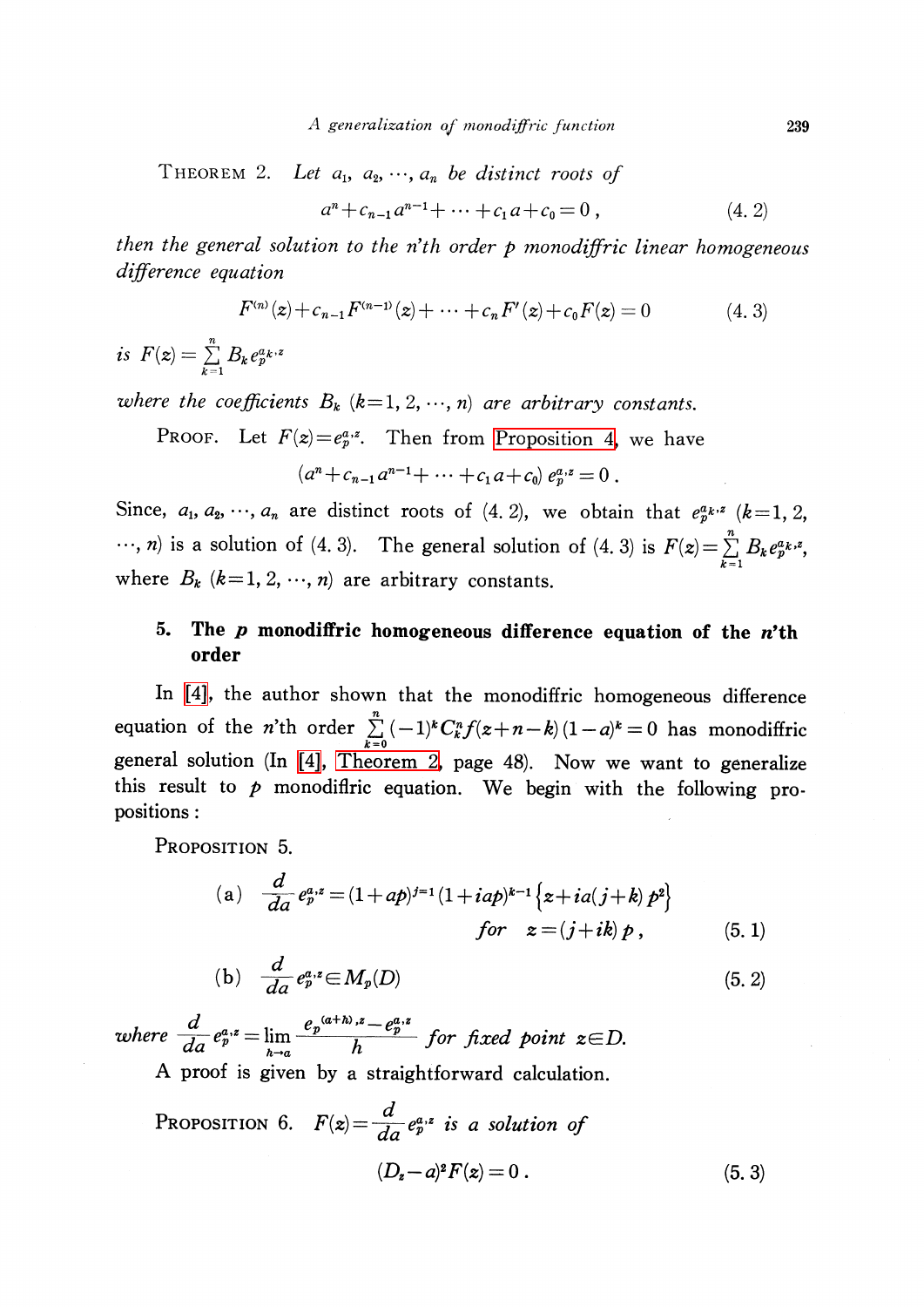240 S. T. Tu

and is also a solution of  $(D_{z}-a)^{m}F(z)=0$  for any integer  $m\geq 2$ .

PROOF. Since, 
$$
F(z) \in M_p(D)
$$
 we obtain  $F'(z) = \frac{1}{p} [F(z+p) - F(z)]$  and  
\n
$$
F''(z) = \frac{1}{p} [F'(z+p) - F'(z)] = \frac{1}{p^2} [F(z+2p) - 2F(z+p) + F(z)].
$$
\nNow  $(D_z - a)^2 F(z) = F''(z) - 2aF'(z) + a^2 F(z)$   
\n
$$
= \frac{1}{p^2} [F(z+2p) - 2(1+ap) F(z+p) + (1+ap)^2 F(z)],
$$
\n(5.4)

substituting (5. 1) into the right-hand side of (5. 4), we have  $(D_{z}-a)^{2}F(z)=0$ . Therefore,  $\frac{d}{da}e_{p}^{a,z}$  is a solution of (5. 3). Furthermore, by the straightforward calculation, we get

$$
F'(z) = (1 + ap)^{j-1} (1 + iap)^{k-1} \Big[ 1 + (z + p + ip) \ a + i(j + k + 1) \ a^2 p^2 \Big].
$$

It is easy to verify that  $M_{p}F'(z)$  =0, i.e.,  $F'(z)$   $\in$   $M_{p}(D)$  and  $(D_{z}-a)^{m}F(z)$  =  $(D_{z}-a)^{m-2}(D_{z}-a)^{2}F(z)=0$  for  $m\geq 2$ .

PROPOSITION 7. Let  $H(z) = \frac{d^{2}}{d\alpha^{2}}e_{p}^{a,z}$  for  $z=(j+ik)p$ . Then we have

(a) 
$$
H(z) = (1 + ap)^{j-2} (1 + iap)^{k-2}
$$
  
\n
$$
\left\{ z^2 + (k-j) p^2 + 2iz(j+k-1) ap^2 - (j+k)(j+k-1) a^2 p^4 \right\}, (5, 5)
$$

$$
(b) \quad H(z) \in M_p(D), \tag{5.6}
$$

(c) 
$$
(D_z - a)^s H(z) = 0
$$
, (5.7)

(d) 
$$
(D_z - a)^m H(z) = 0
$$
 for  $m \ge 3$ . (5.8)

PROOF. For fix z, we differentiate  $\frac{d}{da}e_{p}^{a,z}$  with respect to a directly, the conclusion of (a) follows. Now we shall prove (b). Rewriting  $M_{p}H(z)=$  $(i-1)H(z)+H(z+i\rho)-iH(z+\rho)$  into the form  $M_{p}H(z)=(1+ap)^{j-2}(1+iap)^{k-2}$  $[A+Ba+Ca^{2}+Da^{3}]$  where the branket [ ] is the form of the polynomial in a and A, B, C and D are constants, then we obtain  $A=0$ ,  $B=0$ ,  $C=0$  and D=0, and  $(D_{z}-a)^{3}H(z)=H(z+3p)-3(1+ap)H(z+2p)+3(1+ap)^{2}H(z+p) (1+ap)^{3}H(z)$ .

To prove (c), we rewrite  $(D_{z}-a)^{3}H(z)$  into the form  $(D_{z}-a)^{3}H(z)=(1+$  $a(p)^{j+1}(1+iap)^{k-2}[Ez^{2}+Fz+G]$ , then  $E=0$ ,  $F=0$  and  $G=0$ . The proof of (d) is obvious. This completes the proof,  $p$  monodiffric homogeneous difference equation of the n'th order is of the form  $(D_{z}-a)^{n}f(z)=0$  or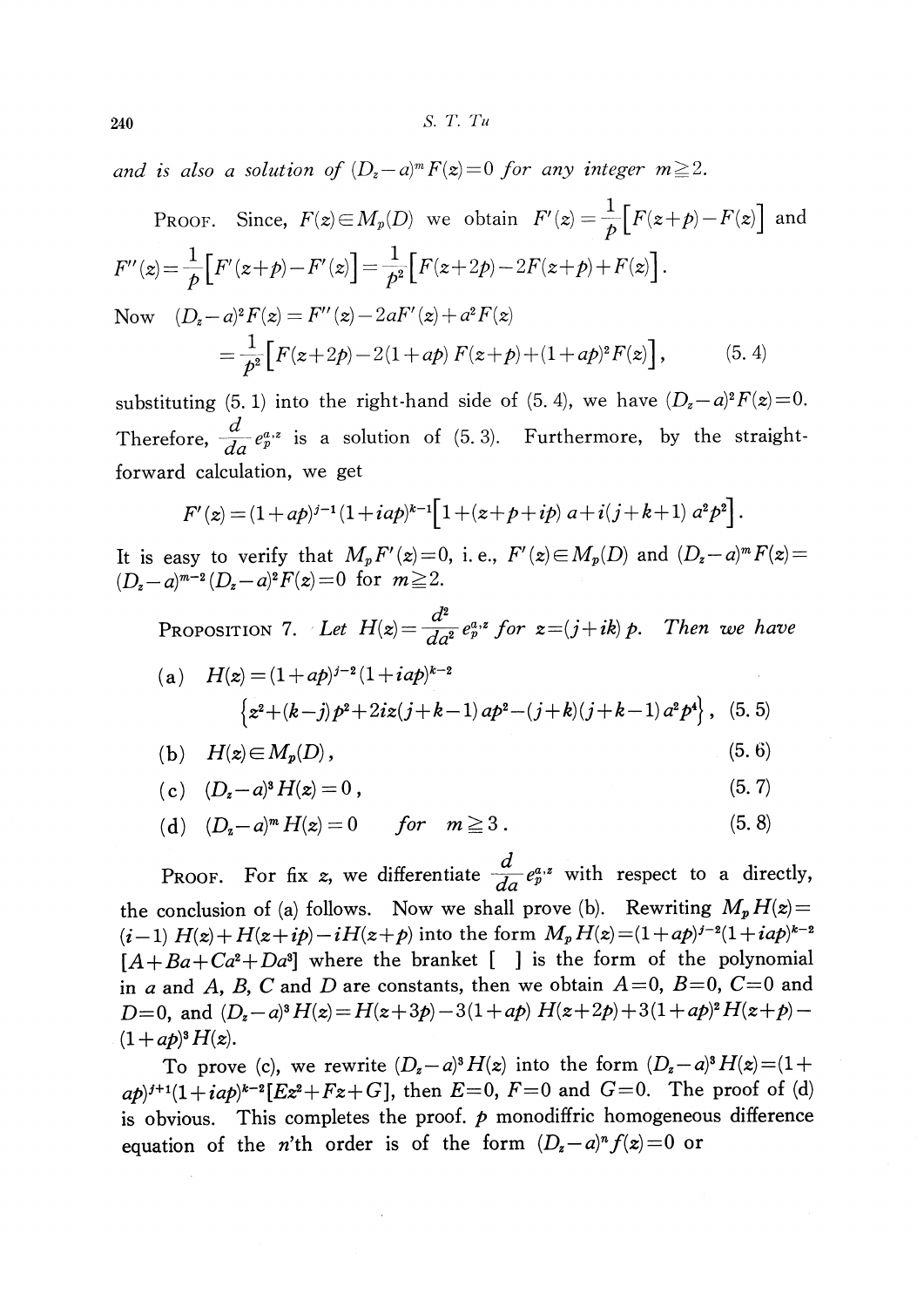A generalization of monodiffric function 241

$$
\sum_{k=1}^{n} (-1)^{k} C_{k}^{n} (1 + ap)^{k} f(z + (n - k) p) = 0 , \qquad (5.9)
$$

where  $C_{k}^{n} = \frac{n!}{(n-k)!k!}$ .

From the results of [Proposition](#page-2-1) 6 and 7, we have the general solutions of  $(5, 9)$  for  $n=2$  and  $n=3$  respectively as follows:

<span id="page-4-0"></span>PROPOSITION 8.

# (a)  $p$  monodiffric homogeneous difference equation of the second order

$$
\sum_{k=0}^{2} (-1)^{k} C_{k}^{2} f(z + (2-k) p) (1 + ap)^{k} = 0
$$

has p monodiffric general solution of the form

$$
f(z) = c_0 e_p^{a,z} + c_1 \frac{d}{da} e_p^{a,z}.
$$

## $(b)$  p monodiffric homogeneous difference equation of the third order

$$
\sum_{k=0}^{3} (-1)^{k} C_{k}^{3} f(z + (3-k) p) (1 + ap)^{k} = 0
$$

has p monodiffric general solution of the form

$$
f(z) = c_0 e_p^{a,z} + c_1 \frac{d}{da} e_p^{a,z} + c_2 \frac{d^2}{da^2} e_p^{a,z},
$$

where the coefficients  $c_{i}$  (i=0, 1, 2) are arbitrary constants.

With the observation of the above [Proposition](#page-4-0) 8, we have the following more general result.

PROPOSITION 9. 
$$
\frac{d^n}{da^n} e_p^{a,z} \in M_p(D)
$$
 (5.10)

PROOF. Let  $E(a, z)=e_{p}^{a,z}, E_{a}^{(n)}(a, z)= \frac{d^{n}}{da^{n}}e_{p}^{a,z}$  for  $n\in N$ .

From [Proposition](#page-2-1) 6 and 7, (5.10) is true for  $n=1$  and  $n=2$ . Suppose it holds for  $n=k$ , then  $M_{p}E_{a}^{(k)}(a, z)=0$ , so that

$$
(i-1) E_a^{(k)}(a, z) + E_a^{(k)}(a, z + ip) - i E_a^{(k)}(a, z + p) = 0,
$$
  
\n
$$
(i-1) E_a^{(k)}(a+h, z) + E_a^{(k)}(a+h, z + ip) - i E_a^{(k)}(a+h, z + p) = 0.
$$

Substracting the first from the second of above equalities and dividing by  $h$ , we have

$$
(i-1)\frac{E_a^{(k)}(a+h, z)-E_a^{(k)}(a, z)}{h} + \frac{E_a^{(k)}(a+h, z+i p)-E_a^{(k)}(a, z+i p)}{h}
$$

$$
-i\frac{E_a^{(k)}(a+h, z+p)-E_a^{(k)}(a, z+p)}{h} = 0.
$$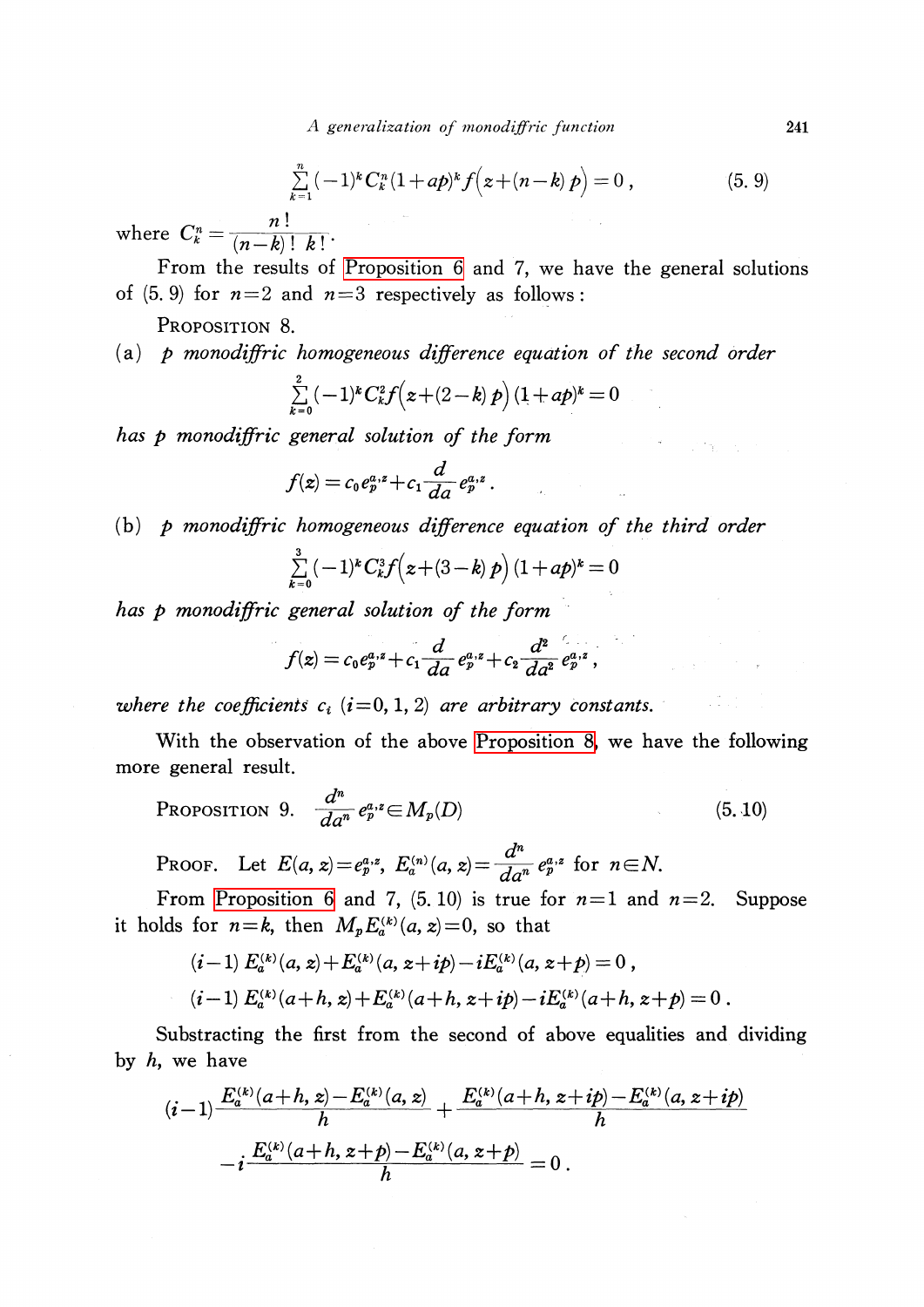Tending  $h$  to 0, we get

$$
(i-1) E_a^{(k+1)}(a, z) + E_a^{(k+1)}(a, z+i p) - i E_a^{(k+1)}(a, z+p) = 0
$$

Thus,  $M_{p}E_{a}^{(k+1)}(a, z)=0$  for fixed  $z\in D$ .

PROPOSITION 10.  $(D_{z}-a)^{n} \frac{d^{n-1}}{da^{n-1}}e_{p}^{a,z}=0$  for  $n=1,2,3, \cdots$ .

PROOF. It is true for  $n=1$ . Suppose it is true for  $n=k$ , i.e.

$$
(D_z-a)^k \frac{d^{k-1}}{da^{k-1}} e_p^{a,z} = 0.
$$

Fixing  $z$  and differentiating with respect to  $a$ , we have

$$
(D_z-a)^k\frac{d^k}{da^k}e_p^{a,p}-k(D_z-a)^{k-1}\frac{d^{k-1}}{da^{k-1}}e_p^{a,z}=0.
$$

Applying  $D_{z}-a$ , we have

$$
(D_z-a)^{k+1}\frac{d^k}{da^k}e_p^{a,z}=k(D_z-a)^k\frac{d^{k-1}}{da^{k-1}}e_p^{a,z}=0.
$$

By induction, the proof is complete. In summary of the above developments we have

THEOREM 4. p monodiffric homogeneous difference equation of the n'th order  $\sum_{k=0}^{n} (-1)^{k}C_{k}^{n}(1+ap)^{k}f(z+(n-k)p)=0$  has p monodiffric general solution  $f(z) = \sum_{k=0}^{n-1}c_{k}\frac{d^{k}}{d\sigma^{k}} e_{p}^{a,z}$ , where the coefficients  $c_{k}$  (k=0,1, ..., n-1) are arbitrary constants.

THEOREM 5. The general solution to the homogeneous  $p$  monodiffric difference equation of the n'th order

$$
F^{(n)}(z) + c_{n-1}F^{(n-1)}(z) + \cdots + c_1F'(z) + c_0F(z) = 0
$$

is  $F(z)=\sum_{k=1}^{\infty}\sum_{j=0}^{n}B_{k,j}\frac{d^{j}}{d\sigma_{j}}e_{p}^{a_{k},z}$ 

where  $a_{1} , a_{2} , \cdots , a_{p}$  with multiplicities  $m_{1} , m_{2} , \cdots , m_{p}$  respectively are the roots of  $a^{n}+c_{n-1}a^{n-1}+\cdots+c_{1}a+c_{0}=0$  and the coefficients  $B_{k,j}$  are arbitrary constants.